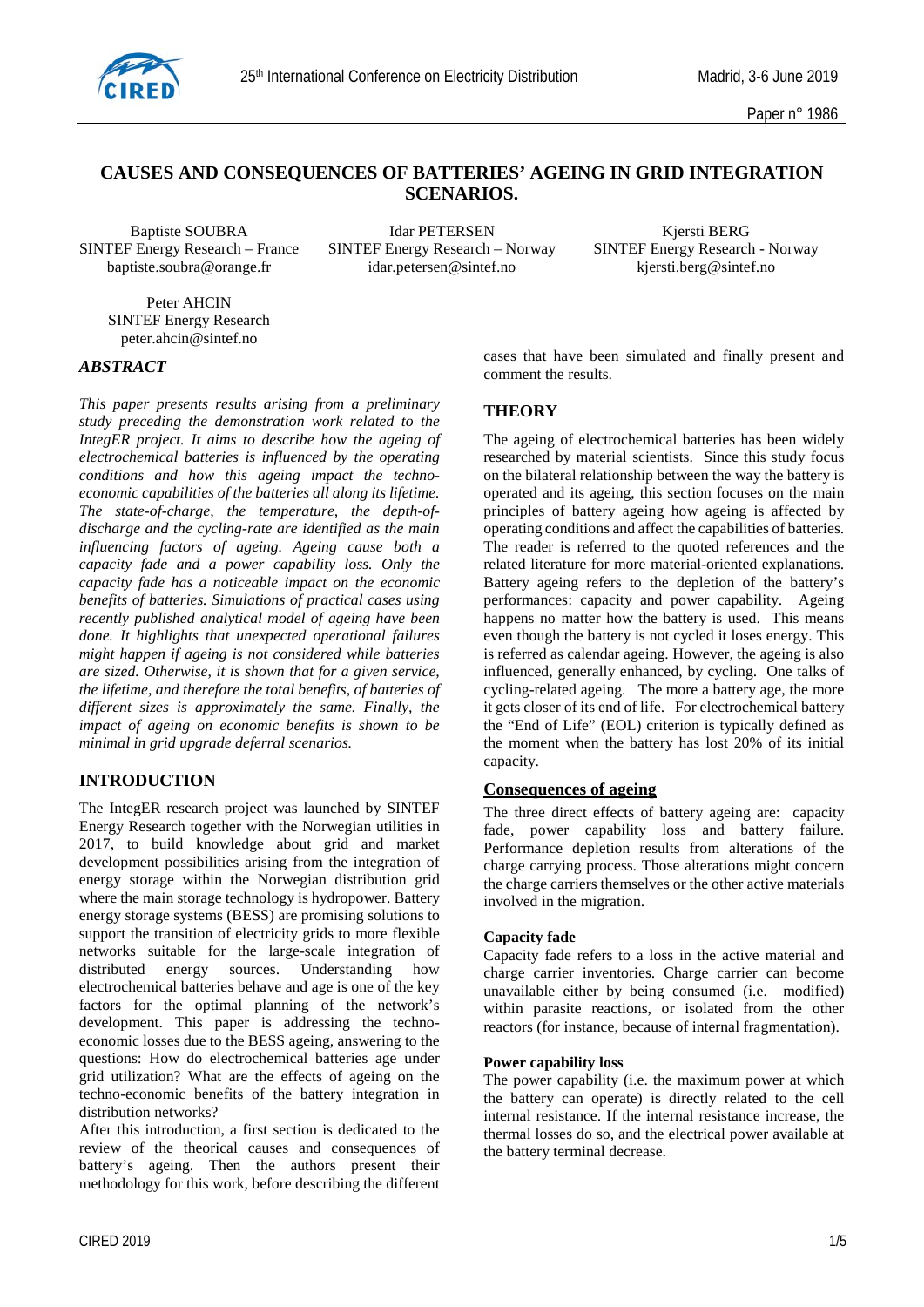

#### **Battery failure**

The cell's failure is caused either by an internal short circuit resulting from the puncturing of the separator, by a thermal runaway, or by a rise of the internal pressure.

# **Influencing factors**

Ageing is influenced by environmental and operating factors. The temperature and the SOC of the battery influence both calendar and cycling-related ageing processes. Cycling-related ones are also influenced by the depth-of-discharge (DOD) and the cycling rate (C-rate). Cyclic ageing is influenced by temperatures, state of charge, depth of discharge and operating current, while calendar ageing is mainly dependant of temperature, state of charge and time [1].

#### **Effects of the temperature**

Temperature is known to catalyse electrochemical reactions. In batteries, it affects both safety, performances and cycle life [2] Ageing is enhanced at high and low temperatures. For Li-ion batteries the ideal working range between 10°C and 60°C [1]. Air conditioning systems can be used to keep the battery in this temperature range.

#### **Effects of the state of charge**

In lithium batteries, a high SOC involves a high potential disequilibrium at the anode/electrolyte interface [1], [3] and promotes all the mechanisms depicted in [Figure 1.](#page-1-0) At low SOC, the cell voltage is reduced. It favours the decomposition of the active material and the corrosion the current collectors [3].

### **Effects of the cycling conditions**

The cycling of a cell is characterized by the (dis)charge rate and depth of the cycle (i.e. the difference between the maximum and minimum SOC of the cycle), DOD. Both characteristic influence the cell's ageing process. The DOD is an important factor of degradations in Li-ion batteries [3]. The increase of the DOD causes a loss of power capability.

C-rate characterizes how fast the battery is charged and discharged. High c-rate tends to emphasize the influence of the other factors. Indeed, the related high current (compared to the cell capacity) induce an internal temperature rise and amplify the cell's polarization and imbalance, what favours degradations [3]. C-rate effect must be especially considered in fast-charging application that are characterized by high power and subsequently high cycling rate. According to laboratory tests, in other grid applications, the c-rate effect is small because gridscale batteries are usually scaled to operate at less than 1/3C (i.e. they cannot be fully discharge within less than 3 hours) [4].

### **Main ageing mechanisms**

Since the lithium-ion is an expensive, but very promising technology for various kinds of services, the ageing mechanisms of those batteries are continuously investigated by the scientific community. The literature provides good understanding of most of the mechanisms involved in the ageing process. Ageing of Li-ion batteries is caused by multiple and interdependent processes [1]. Electrochemical degradation mechanisms occur in every part of the battery and mostly at the different interfaces [3]. Degradations have more impact by the anode side than by the cathode sides. The more remarkable degradation mechanisms are listed below. [Figure 1](#page-1-0) illustrates the ageing mechanisms taking place by the anode side.

#### **Solid Electrolyte Interphases growth**

The Solid Electrolyte Interphase (SEI) is a passive layer at the anode/electrolyte interface. It results from reactions between the electrolyte and the active material of the anode. Although it ensures the cell's stability, its growth consumes active material and causes an increase of the internal resistance. Therefore, SEI growth results in capacity and power capability fade [2]. This is the main ageing process in Li-ion batteries. This mechanism is mainly enhanced by high SOC and high temperatures.

#### **Mechanical stresses**

Internal pressure variations are caused by Li ions insertion/extraction in the electrodes and all structural change in the cell's materials. It mainly happens while the battery is cycled. It results in cracks, active material insulation and loss of contact between particles. In particular, by the anode side it induces graphite exfoliation and gas formation.

#### **Dendrite growth**

At high SOC [3] and low temperature [1] lithium metal may precipitate at the anode surface. This results in loss in cyclable lithium inventory and the growth of dendrite that may puncture the separator and cause fatal shortcircuit. Dendrites are also created by dissolved particle of the cathode that migrated to the anode side.



<span id="page-1-0"></span>*Figure 1: Ageing effects on Li-ion battery negative electrode [2]*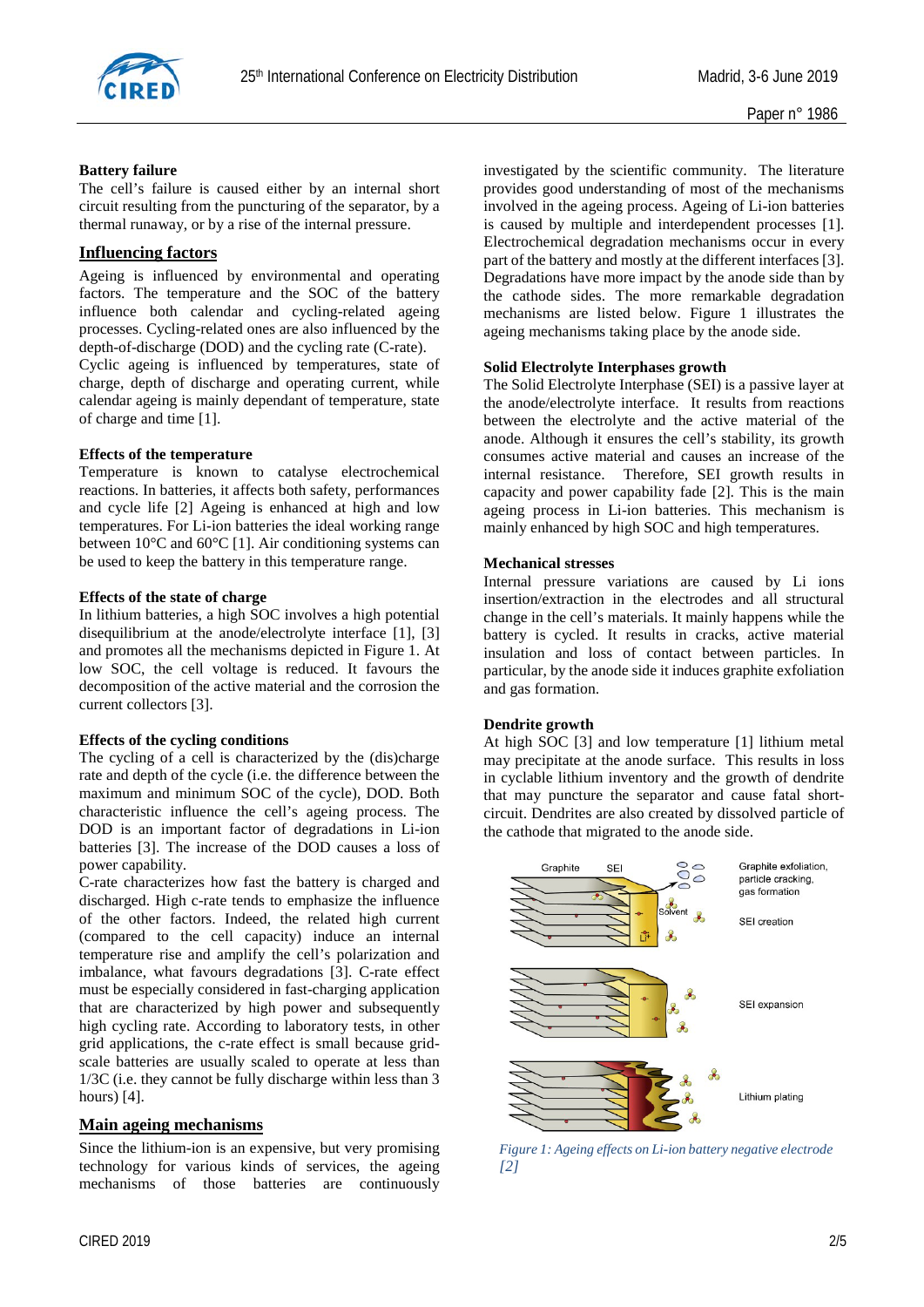

# **AGEING MODELLING**

Modelling the ageing of electrochemical batteries is a central issue of grid development planning and operational research aiming to optimize the use of batteries as a storage solution for any usage. Following paragraphs gives a short overview of the state-of-the-art of batteries' ageing models and summarises the modelling choices made for this study.

#### **State-of-the art overview**

The literature describes three main modelling approaches. Each has its own pros and cons.

Physically-based models are the most faithful to the electrochemical mechanisms. They are based on the constitutive laws of the battery's internal mechanisms. Those laws are mainly described by partial differential equations. Solving them regarding a set of conditions gives reliable results about the cells' performances and ageing. However, such models are very computationally expensive. This makes them hardly usable in operational simulation and optimisation framework.

In the contrary, empirical models are computationally efficient but perform poorly in terms of accuracy when simulated cases differ from the conditions the models are tuned on. Therefore, empirical models are hardly adaptable to a wide set of operating conditions.

Finally, semi-empirical models consist in using reasonable approximations and analytical solutions of the constitutive laws of the physical mechanisms. Their main interest is to improve the processing time of the physically-based models while keeping an approach allowing to distinguish the effect of the different parameters or processes from each other. This makes them globally more reliable and adaptable than empirical ones.

### **Modelling choices**

#### **Capacity fade model**

This study uses the "Physically-based reduced order" model described by Jin et al. in [5] to simulate the capacity fade. It considers all the important factors influencing the capacity fade (temperature, SOC and c-rate) and model both calendar and cycling-related ageing. This choice has been motivated by the relatively good computational efficiency and reliability of this model. According to [5], it is slightly less accurate than the typical electrochemical models, but it is 2400 times faster. Furthermore, it put down root into widely accepted constitutive laws and does not include any ad-hoc term. The overall formulation of the model is given and described below.

$$
Q_{loss} = Q_{cal} + Q_{cyc}
$$
 (1)

$$
Q_{cal} = \int_0^t \frac{k_{cal} \exp\left(-\frac{E_{cal}}{RT}\right)}{2(1+\lambda\theta)\sqrt{t}} dt \tag{2}
$$

$$
Q_{cyc} = \int_0^t k_{cyc} \cdot \exp\left(-\frac{E_{cyc}}{RT}\right) \cdot SOC \cdot |I| dt \qquad (3)
$$

 $Q_{cal}$  and  $Q_{cyc}$  respectively represent the capacity fade due to calendar and cycling-related ageing during over a time period.  $k_{cal}$ ,  $k_{cyc}$ ,  $E_{cal}$ ,  $E_{cyc}$  and  $\lambda$  are fitting factors which are tuned on experimental data.  $\theta$  model the kinetic of side reaction related to the SEI growth and depends on the SOC and the current which is proportional to the c-rate.

#### **Power capability loss model**

To model the power capability loss due to the ageing of the battery the authors use an empirical model derived from accelerated ageing tests performed in laboratory. It is described by Stroe in [6]. Such as the capacity fade model, it distinguishes the calendar losses,  $PC_{cal}$ , and the cyclingrelated ones,  $PC_{\text{cyc}}$ . The formulation of the model is given below. The cycling-related loss model takes both the DOD and the number of cycles,  $N_c$ , as parameters, while the calendar one considers only the influence of the SOC.  $\{p_1, \ldots, p_4\}$  are fitted parameters tuned on experimental data.

$$
PC_{cal} = p_1 \cdot SOC^{p_2} \cdot t
$$
  
\n
$$
PC_{cyc} = p_3 \cdot DOD^{p_4} \cdot N_c
$$
\n(4)

# **METHODOLOGY**

# **Simulation approaches**

The overall purpose of this study consists in both understanding the causal links between the operating conditions and the ageing of the battery and observing the impacts of battery degradations when BESS are integrated to the distribution grid. This is done

Two different simulation approach are chosen regarding the objective. The first one consists in running the ageing models over the full simulation horizon at once. This is used to observe the degradation responses to different shapes of profile in order to identify the main causal relationship between operations and degradations. The second one is used to monitor the ageing over various simulation of long-term scenarios. This is a simulation and optimization friendly approach. The ageing is computed at each step of the simulation instead of waiting to know the full operation profile. It allows the ageing to be a decision factor.

#### **Practical cases**

Practical cases are simulated in order to evaluate the techno-economic impact of ageing. In those cases, batteries are used to achieve load-peak shaving in an enduser demand shifting case and in a grid upgrade deferral case. The benefits of demand shifting correspond to the savings done by buying energy when demand (and thus price) is low instead of during high demand periods. In grid upgrade scenarios the storage capacity of batteries is used to absorb and supply the production and load surplus that cannot be managed by the grid because of the limited carrying capacity of the grid.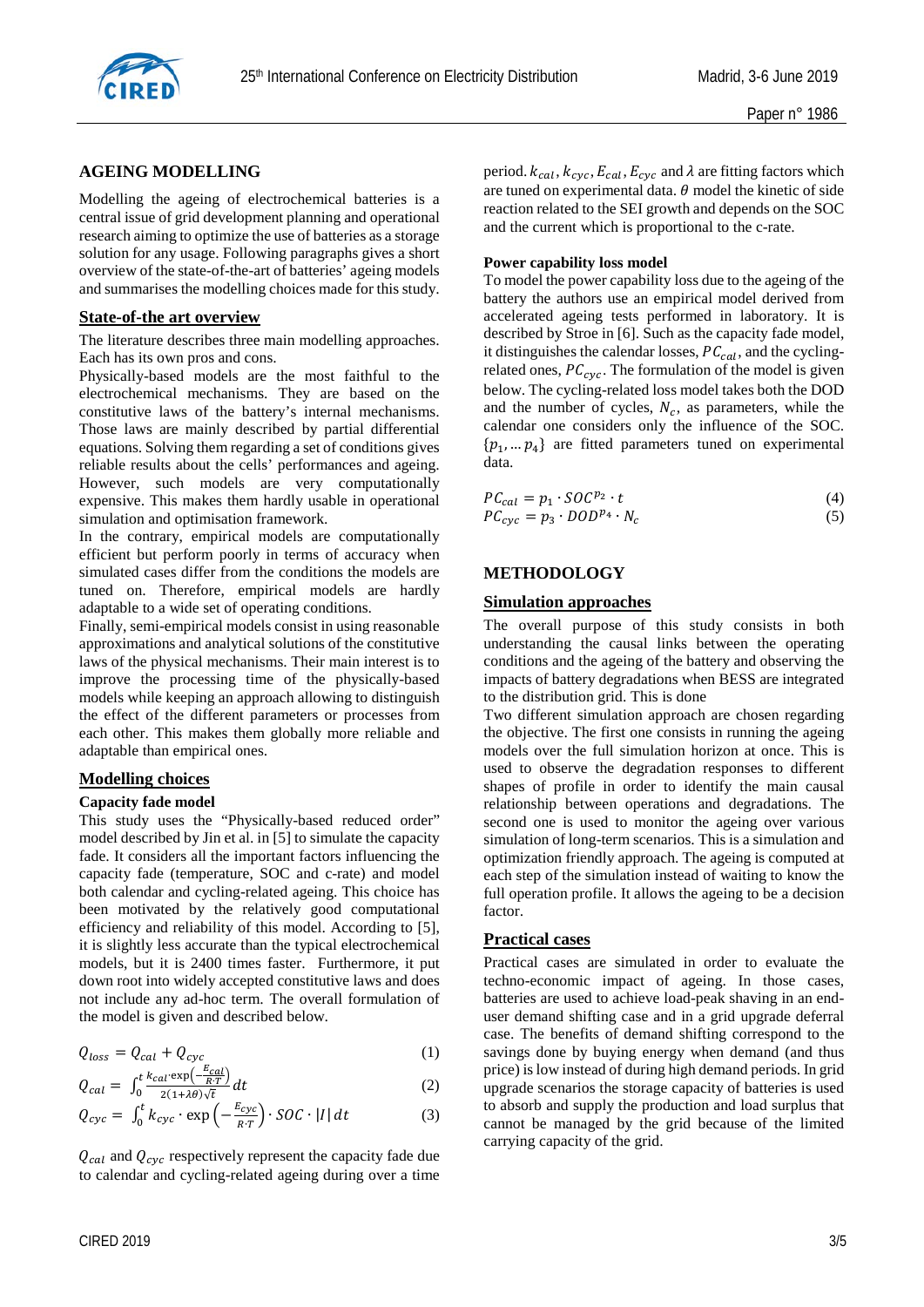

## **SIMULATIONS AND RESULTS**

# **Influence of operating condition on the battery's ageing**

To illustrate and identify the impact of the different influencing factors the models have been run under various conditions. In each simulation the power capability loss over the battery lifetime was around 2%. The following paragraphs focuses on the capacity fade.

#### **Capacity fade under idle conditions**

Calendar ageing is influenced by the temperature and the SOC of the battery. [Figure 2](#page-3-0) illustrates how a battery ages during one hour under various idle conditions (i.e. when it is not cycled). It clearly highlights that high SOC and high temperatures are the worst conditions to store energy. This is in agreement with the theory.

#### **Impact of DOD on the capacity fade**

As shown in [Figure 3,](#page-3-1) the cycle life (i.e the number of cycles operated before reaching the EOL criterion) appears to decrease proportionally to the inverse of squared-root of the DOD. This can be explained by the fact that the highest the DOD, the more the charge meet severe SOC conditions.

#### **Impact of c-rate on the capacity fade**

The c-rate characterizes how fast the battery is cycled. Generally, grid-scale batteries are operated at less than 1/3C. High c-rates are known to enhance the battery ageing. This is confirmed by the simulation results plotted in [Figure 4](#page-3-2) which show that the battery lifetime decreases as the c-rate rises. However, the results also highlight that the cycle life rises with the c-rate. It can partly be explained by the fact the duration of a cycle is lower at high C-rate.

#### **Techno-economic impact of the battery's ageing**

#### **Technical failure due to ageing**

In the first simulation a 1.2kWh battery is used to shave 30% of the load of one house. The battery's capacity has been chosen to meet the technical requirements of the operation without considering the capacity fade due to ageing. The simulation results plotted in [Figure 5](#page-3-3) show that shaving failures appear after the fifth year. That means that the battery is not physically able to inject as much energy as it should. The load is then supplied by the grid. This is a direct consequence of the ageing of the battery. Therefore, it is important to consider it while sizing the battery in order to ensure that the planned services are supplied during its whole lifetime.



*Figure 2: Capacity fade during one hour under idle conditiions*

<span id="page-3-0"></span>

<span id="page-3-1"></span>*Figure 3: Cell's cycle life versus DOD*



<span id="page-3-2"></span>*Figure 4: Cell's cycle life versus the c-rate, DOD = 40%, SOC avg = 70%*



<span id="page-3-3"></span>*Figure 5: Example of shaving failure due to ageing*